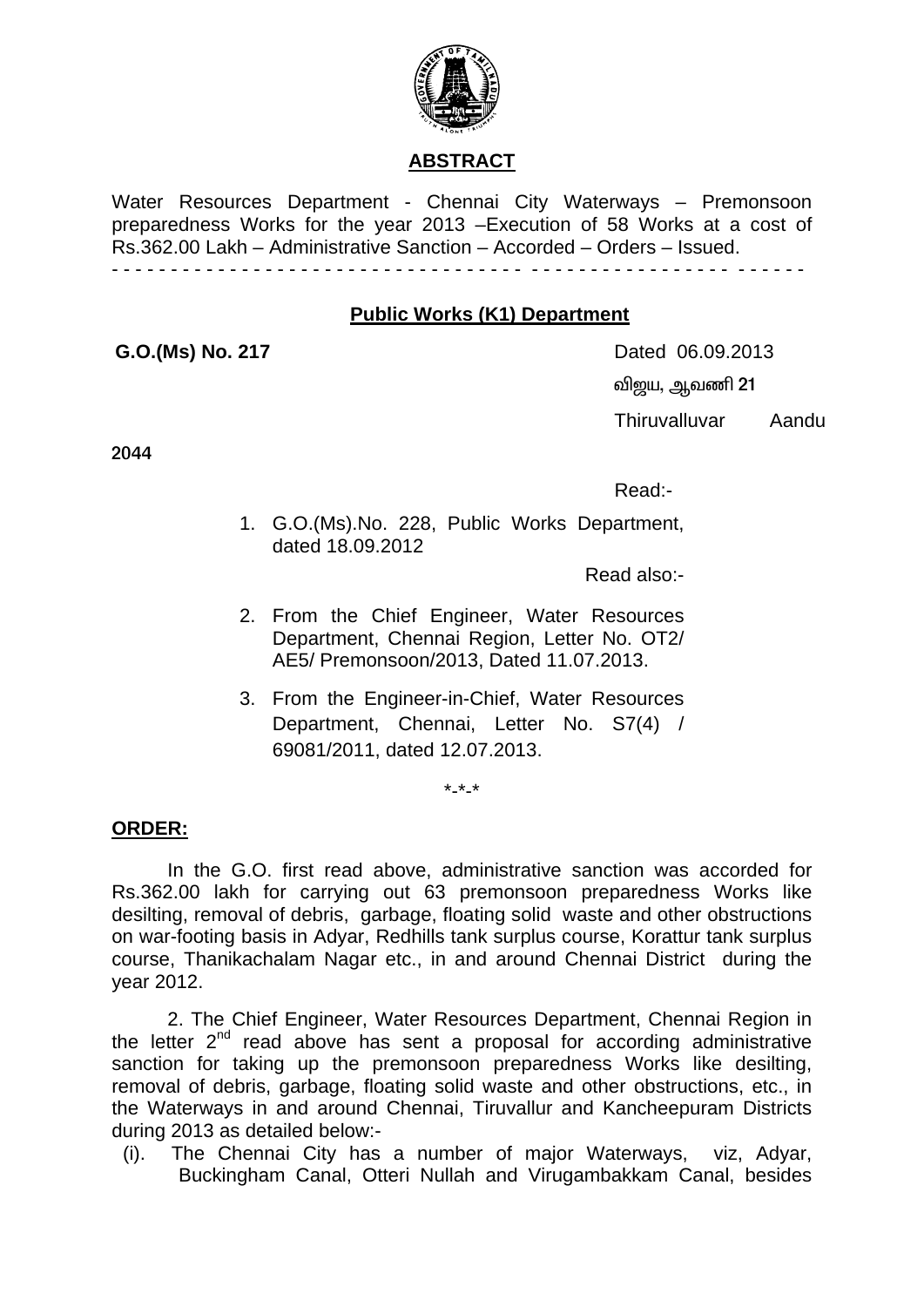other Waterways in Chennai Metropolitan area. The dumping of solid wastes & debris and growth of water weeds in the major Waterways leads to inundation, spreading of epidemic diseases, damages to infrastructure, etc. The Waterways have to be cleared of debris, silt, weeds and blockages before the onset of the North East Monsoon 2013 to enable the Department to manage the floods. As such, it is essential to take precautionary measures before the onset of the North East Monsoon.

- (ii). In Chennai City, improvement works are in progress under the Jawaharlal Nehru National Urban Renewal Mission (JNNURM) Scheme in major Waterways like Otteri Nullah, Virugambakkam – Arumbakkam drain, North Buckingham Canal and South Buckingham Canal. However, premonsoon precautionary works have to be taken up in the Cooum River, since the river is not included under the Jawaharlal Nehru National Urban Renewal Mission Scheme.
- (iii). The Work of improvement to the Central Buckingham Canal, which was administratively sanctioned during the year 2009 under the Jawaharlal Nehru National Urban Renewal Mission Scheme could not be taken up due to encroachment (5000 Nos) in the banks of the Canal. The proposal for rehabilitation of the encroachers is under consideration. Therefore, premonsoon precautionary works have to be taken up in the Central Buckingham Canal.
- (iv). The debris, garbage, solid waste, accumulated silt, water weeds in the Adayar river, Redhills Tank surplus course, Korattur Tank surplus course, Thanikachalam Nagar, etc, have to be cleared for smooth flow of flood water. During monsoon rains, the sand bars accumulated at the Muttukadu mouth have to be removed for smooth flow of flood water into the sea.
- (v). Similarly, premonsoon precautionary works have to be taken up in Velachery Tank, Velachery Tank surplus course and Link Channel between Velachery Tank surplus course and Pallikaranai Swamp to avoid inundation in Velachery, Madipakkam, Adampakkam and Keelkattalai areas.
- (vi). The water spread area of the Velachery Tank is covered with water weeds, floating waste materials, debris and garbage. Frequent reports appear in Newspapers, regarding the status of the Velachery Tank. The Residents Welfare Associations in the Velachery area have also represented through letters to clean the Velachery Tank. The Velachery Tank surplus course and the Link Channel connecting Pallikaranai Swamp and Keelkattalai Tank surplus course are filled with heavy growth of vegetation, garbage and solid waste. These obstructions have to be cleared for free flow of flood water to the Pallikaranai Swamp. In the above areas, no works have been taken up under the Jawaharlal Nehru National Urban Renewal Mission Scheme.
- (vii). In view of the above reasons, it is essential to take up the premonsoon preparedness works on war footing basis before the onset of the North East Monsoon during 2013.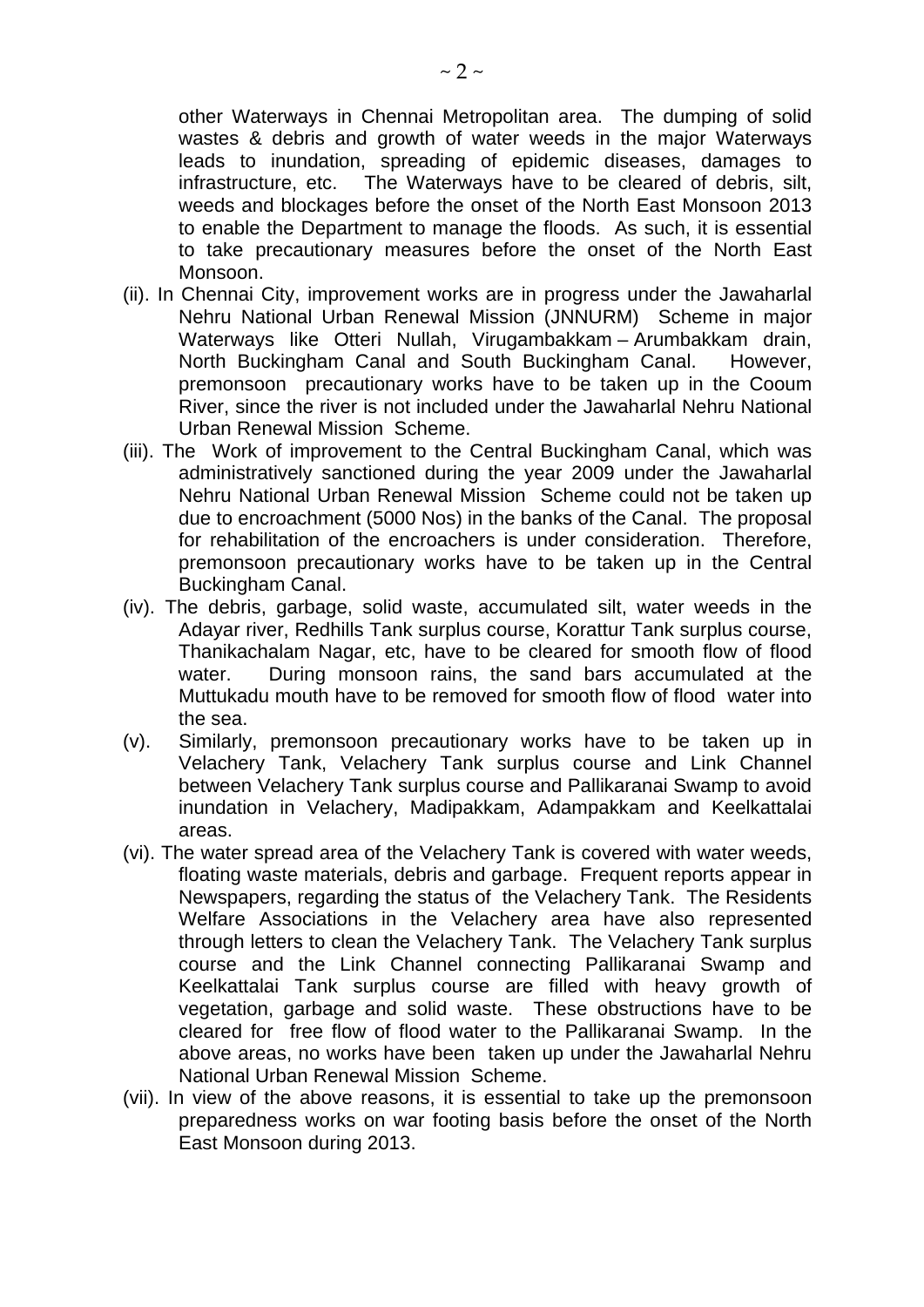3. The Chief Engineer, Water Resources Department, Chennai Region has proposed to take up 68 premonsoon preparedness Works at an estimated cost of Rs.437.55 lakh during the year 2013 and has requested to accord administrative sanction for Rs.437.55 Lakh for the 68 premonsoon preparedness works.

4. The Engineer-in-Chief, Water Resources Department in the letter 3rd read above, has recommended for proposal of the Chief Engineer, Water Resources Department, Chennai Region.

5. But, the Government have decided to restrict the Estimate for the premonsoon preparedness Works to the previous years sanctioned amount of Rs.362.00 lakh. Hence, a revised list of 58 Works as detailed below to be executed during the year 2013 has been obtained from the Chief Engineer, Water Resources Department.

| SI.<br>No. | Name of the Division                       | No. of<br><b>Works</b> | Amount<br>(Rupees in<br>Lakh) |
|------------|--------------------------------------------|------------------------|-------------------------------|
|            | Araniyar Basin Division, Chepauk, Chennai. | 19                     | 107.10                        |
| 2.         | Kosasthalaiyar Basin Division, Tiruvallur  | 25                     | 163.10                        |
| 3.         | Lower Palar Basin Division, Kancheepuram   | 14                     | 91.80                         |
|            | Total                                      | 58                     | 362.00                        |

6. The Government, after careful consideration, have decided to accept the proposal of Chief Engineer, Water Resources Department, Chennai Region, Chennai. Accordingly, administrative sanction is accorded for Rs.362.00 Lakh (Rupees Three crore and Sixty two Lakh only) for executing 58 premonsoon preparedness Works like desilting, removal of debris, garbage, floating solid waste and other obstructions on war-footing basis in Central Buckingham Canal, Cooum River, Adyar River, Redhills Tank surplus course, Korattur Tank, Korattur Tank surplus course, Madhavaram Tank, Thanikachalam Nagar, Velachery Tank, Pallikaranai Swamp, etc., in and around Chennai, Tiruvallur and Kancheepuram Districts till the end of North East Monsoon 2013. The details of 58 Works are annexed to this order.

7. The expenditure sanctioned in para 6 above shall be debited to the following head of account:-

" 4711 - Capital Outlay on Flood Control Projects – 01 – Flood Control – 103 Civil Works – Schemes in the Twelfth Five Year Plan – II State Plan -KO Desilting, Widening and Construction of Flood Protection Works in Chennai City Waterways – 16 Major Works.

(DPC 4711-01-103-KO – 1602).

8. Necessary additional funds will be provided in Revised Estimate / Final Modified Appropriation 2013-2014. However, the expenditure shall be brought to the notice of the Legislature by way of specific inclusion in the Supplementary Estimates 2013-2014. Pending provision of funds in Revised Estimate / Final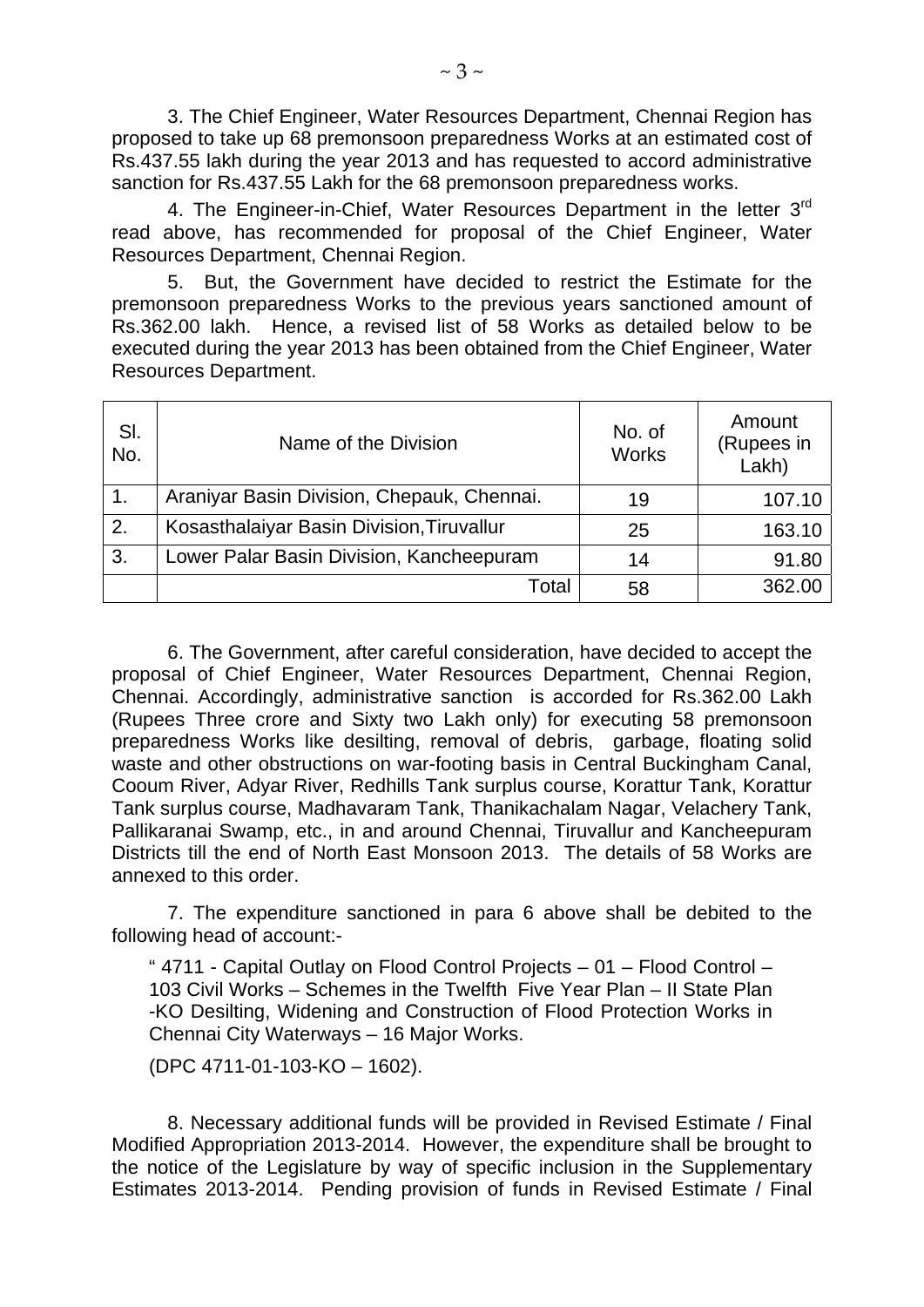Modified Appropriation 2013-2014, the Engineer-in-Chief, Water Resources Department, Public Works Department is authorised to incur the expenditure for the Works sanctioned in para 6 above. He is also requested to send necessary explanatory notes for specific inclusion in the Supplementary Estimates 2013- 2014 to the Government in Finance (BG-I) Department at an appropriate time without fail. He is also requested to include the above expenditure in his proposal for Revised Estimate / Final Modified Appropriation 2013-2014.

9. This order issues with the concurrence of Finance Department vide its U.O. No. 276/JS(Dr.PU)/2013, dated. 06.09.2013 and the Additional Sanction Ledger No. is 1122 ( One thousand one hundred twenty two).

## **(BY ORDER OF THE GOVERNOR)**

#### **M.SAI KUMAR SECRETARY TO GOVERNMENT**

**To**

The Engineer-in-Chief, Water Resources Department, Chepauk, Chennai-5.

The Chief Engineer, Water Resources Department, Chennai Region, Chennai-5.

The District Collector, Chennai, Tiruvallur / Kancheepuram Districts.

The Pay and Accounts Officer (East), Chennai-5.

The Principal Accountant General (A&E), Chennai-18.

The Principal Accountant General (Audit-I), Chennai-18.

The Resident Audit Officer, (O/o. Principal Accountant General (General and Social Sector Audit), TN Secretariat, Chennai-9.

#### **Copy to**

The Secretary to Chief Minister's Office, Chennai-9.

The Senior Personal Assistant to Hon'ble Minister (Finance), Chennai-9.

The Senior Personal Assistant to Hon'ble Minister (Public Works), Chennai-9.

The Finance (PW.II / BG-I / BG-II) Department, Chennai-9. Stock File / Spare Copy.

## **// Forwarded by Order //**

**Section Officer**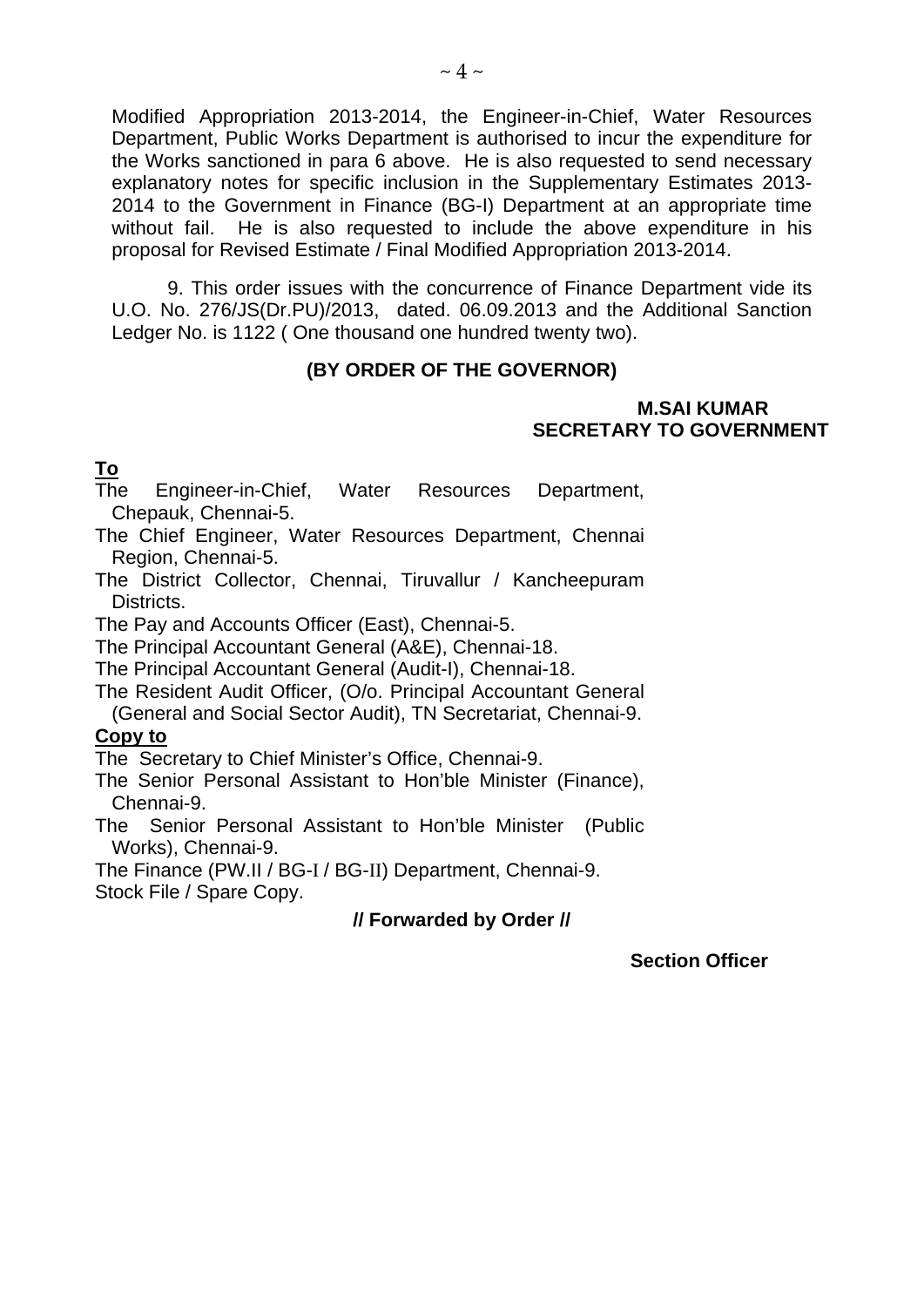# **ANNEXURE TO G.O (Ms) No. 217 /PWD/ DATED: 06.09.2013**

| SI.<br>No.     | <b>Name of Work</b>                                                                                                                                                                                                                                                                                                                                                                             | <b>Estimate</b><br><b>Amount</b><br>Rs. in Lakhs |
|----------------|-------------------------------------------------------------------------------------------------------------------------------------------------------------------------------------------------------------------------------------------------------------------------------------------------------------------------------------------------------------------------------------------------|--------------------------------------------------|
|                | <b>Araniyar Basin Division, Chennai</b>                                                                                                                                                                                                                                                                                                                                                         |                                                  |
| $\mathbf{1}$   | Removal of silt along with floating matters,<br>obstructions,<br>clearing the Vent ways of Bridges in Central Buckingham Canal<br>from LS 0 m to 520 m including conveying the removed<br>materials from the Banks and dumping outside the residential<br>areas (From Cooum Confluence Point to Chepauk Railway<br>Station)                                                                     | 4.00                                             |
| 2              | Removal of silt along with floating matters, obstructions,<br>clearing the Vent ways of Bridges in Central Buckingham Canal<br>from LS 520 m to 1300 m using Float including conveying the<br>removed materials from the Banks and dumping outside the<br>residential areas (From Chepauk Railway Station to North side<br>of Mattankuppam foot bridge)                                         | 4.00                                             |
| 3              | Removal of silt along with floating matters, obstructions, clearing<br>the Vent ways of Bridges in Central Buckingham Canal from LS<br>1300 m to 2700 m including conveying the removed materials<br>from the Banks and dumping outside the residential areas (From<br>South Side of Mattankuppam foot bridge to North side of Dr.<br>Radhakrishnan Road Bridge)                                | 8.60                                             |
| 4              | Removal of silt along with floating matters,<br>obstructions,<br>clearing the Vent ways of Bridges in Central Buckingham Canal<br>from LS 2700 m to 3300 m using Float including conveying the<br>removed materials from the Banks and dumping outside the<br>residential areas (From North Side of Dr. Radhakrishnan Road<br>Bridge to North side of Twin Arch Drain)                          | 7.90                                             |
| 5              | Removal of<br>silt along with floating matters, obstructions,<br>clearing the Vent ways of Bridges in Central Buckingham Canal<br>from LS 3300 m to 3700 m using Float including conveying the<br>removed materials from the Banks and dumping outside the<br>residential areas (From South side of Twin Arch Drain to North<br>Side of Mundakanniyamman Koil road bridge)                      | 5.00                                             |
| 6              | Removal of silt along with floating matters, obstructions,<br>clearing the Vent ways of Bridges in Central Buckingham Canal<br>from LS 3700 m to 4350 m using Float including conveying the<br>removed materials from the Banks and dumping outside the<br>residential areas (From South side of Mundakanniyamman Koil<br>road bridge to North Side of Mylapore Railway Station foot<br>bridge) | 7.50                                             |
| $\overline{7}$ | Removal of silt along with floating matters,<br>obstructions,<br>clearing the Vent ways of Bridges in Central Buckingham Canal<br>from LS 4350 m to 5200m using Float including conveying the<br>removed materials from the Banks and dumping outside the<br>residential areas (From North Side of Mylapore Railway Station<br>foot bridge to North side of St. Marry's Road Bridge)            | 6.20                                             |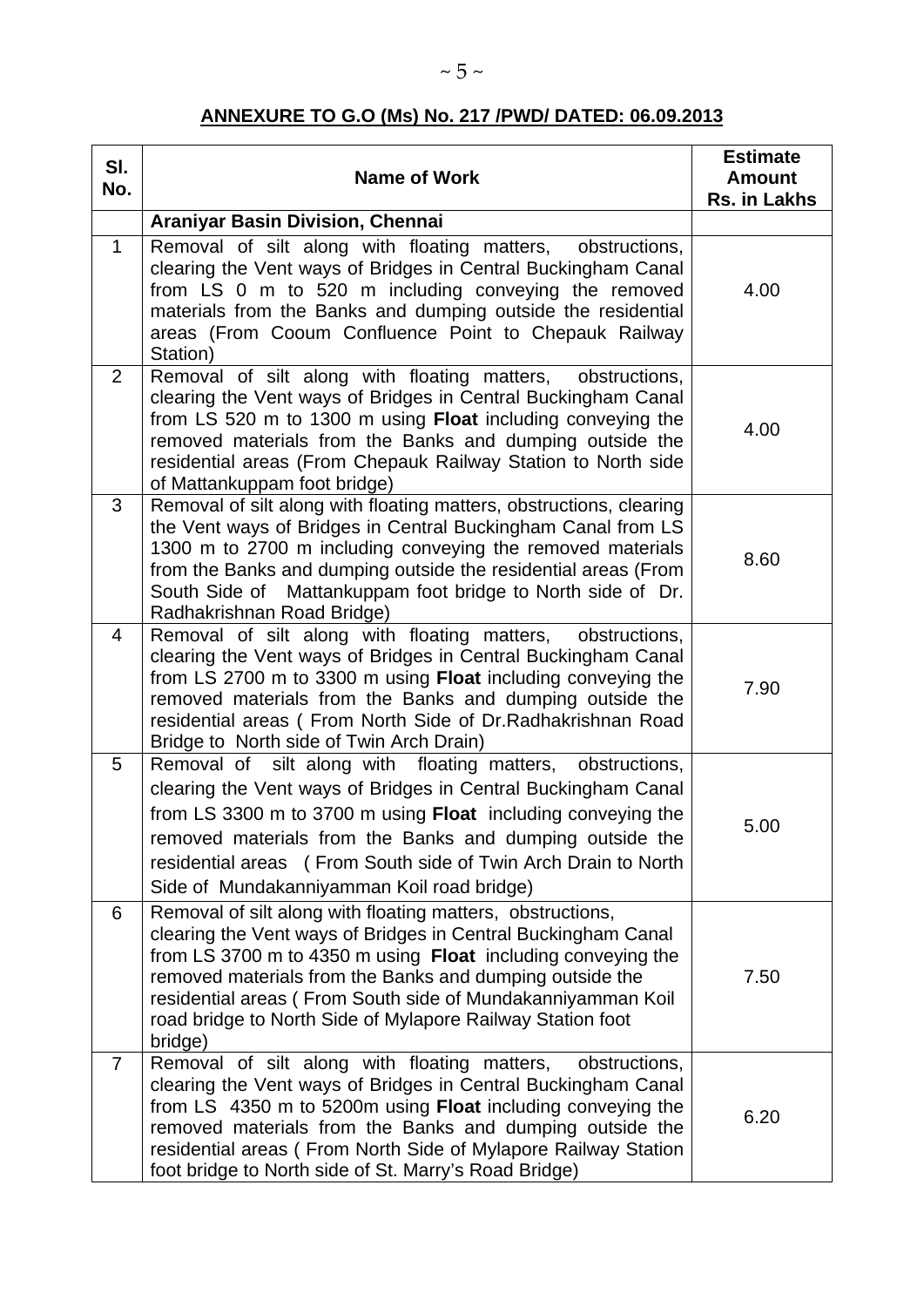| SI.<br>No.     | <b>Name of Work</b>                                                                                                                                                                                                                                                                                                                                    | <b>Estimate</b><br><b>Amount</b><br>Rs. in Lakhs |
|----------------|--------------------------------------------------------------------------------------------------------------------------------------------------------------------------------------------------------------------------------------------------------------------------------------------------------------------------------------------------------|--------------------------------------------------|
|                | <b>Araniyar Basin Division, Chennai</b>                                                                                                                                                                                                                                                                                                                |                                                  |
| 8              | Removal of silt along with floating matters, obstructions, clearing<br>the Vent ways of Bridges in Central Buckingham Canal from LS<br>5200 m to 5900 m including conveying the removed materials<br>from the Banks and dumping outside the residential areas (From<br>South side of St. Mary's Road bridge to North side of Kamarajar<br>Road Bridge) | 5.80                                             |
| 9              | Removal of silt along with floating matters, obstructions, clearing<br>the Vent ways of Bridges in Central Buckingham Canal from LS<br>5900 m to 6500m including conveying the removed materials<br>from the Banks and dumping outside the residential areas (From<br>South side of Kamarajar Road Bridge to North side of Greenways<br>Road Bridge)   | 5.90                                             |
| 10             | Removal of silt along with floating matters, obstructions, clearing<br>the Vent ways of Bridges in Central Buckingham Canal from LS<br>6500 m to 7100 m including conveying the removed materials<br>from the Banks and dumping outside the residential areas (From<br>South side of Greenways Road Bridge to Adayar North Lock)                       | 3.20                                             |
| 11             | Cut open the mouth @ Muttukadu to receive the flood water<br>during monsoon period for the year 2013                                                                                                                                                                                                                                                   | 7.00                                             |
|                | <b>Sub Total</b>                                                                                                                                                                                                                                                                                                                                       | 65.10                                            |
|                | <b>COOUM RIVER</b>                                                                                                                                                                                                                                                                                                                                     |                                                  |
| $\mathbf{1}$   | Removal of floating materials, vegetation and other obstructions<br>in Cooum River by using float from LS.15940m to 15440m.                                                                                                                                                                                                                            | 6.00                                             |
| $\overline{2}$ | Removal of floating materials, vegetation and other obstructions<br>in Cooum River by using float and Conveyance of Earth from<br>LS.15440m to 14740m.                                                                                                                                                                                                 | 6.00                                             |
| 3              | Removal of floating materials, vegetation and other obstructions<br>in Cooum River from LS.13320m to 11400m.                                                                                                                                                                                                                                           | 5.00                                             |
| 4              | Removal of floating materials, vegetation and other obstructions<br>in Cooum River by using float from LS.1590m to 1000m.                                                                                                                                                                                                                              | 5.00                                             |
| 5              | Removal of floating materials, vegetation and other obstructions<br>in Cooum River by using float from LS.1000m to 450m.                                                                                                                                                                                                                               | 5.00                                             |
| 6              | Removal of floating materials, vegetation and other obstructions<br>in Cooum River by using float from LS.450m to Cooum River<br>mouth regulator.                                                                                                                                                                                                      | 5.00                                             |
| $\overline{7}$ | Removal of floating materials, vegetation and other obstructions<br>in Cooum River North Arm by using float from LS.0m to 980m.                                                                                                                                                                                                                        | 5.00                                             |
| 8              | Removal of floating materials, vegetation and other obstructions<br>in Cooum River North Arm by using float from LS.980m to<br>Napier Bridge                                                                                                                                                                                                           | 5.00                                             |
|                | <b>Sub Total</b>                                                                                                                                                                                                                                                                                                                                       | 42.00                                            |
|                | <b>Total</b>                                                                                                                                                                                                                                                                                                                                           | 107.10                                           |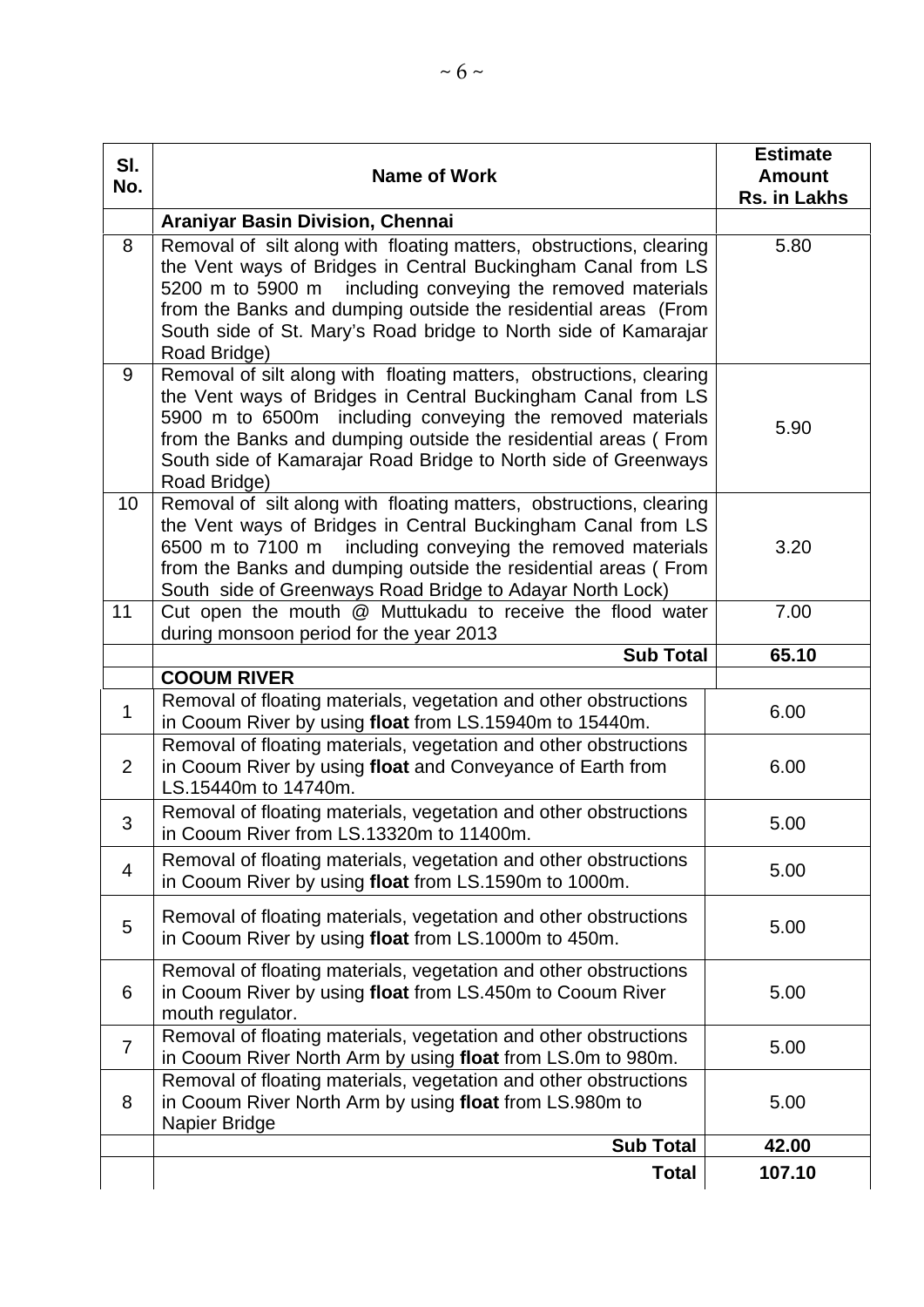| SI.<br>No.      | <b>Name of Work</b>                                                                                                                                                                                                                                                              | <b>Estimate</b><br><b>Amount</b><br>(Rupees<br>in Lakhs) |
|-----------------|----------------------------------------------------------------------------------------------------------------------------------------------------------------------------------------------------------------------------------------------------------------------------------|----------------------------------------------------------|
|                 | Kosasthalaiyar Basin Sub-Division, Chennai-5.                                                                                                                                                                                                                                    |                                                          |
| $\mathbf{1}$    | Removal of Silt, Slush, Debris and Weeds in the inlet of Korattur Tank<br>from Aavin Road to Railway Bridge in Korattur Tank by using float in<br>Ambattur Taluk of Thiruvallur District including conveying the removed<br>materials and dumping outside the residential areas. |                                                          |
| $\overline{2}$  | Removal of Silt, Slush, Debris in Thanikachalam Nagar Drain from<br>LS.0m to 1650m. (Reach I) including conveying the removed materials<br>and dumping outside the residential areas in Madhavaram Taluk of<br><b>Thiruvallur District</b>                                       | 4.00                                                     |
| 3               | Removal of Silt, Slush, Debris in Thanikachalam Nagar Drain from<br>LS.1650m to 3050m.(Reach II) in Madhavaram Taluk of Thiruvallur<br>District including conveying the removed materials and dumping<br>outside the residential areas.                                          | 3.50                                                     |
| $\overline{4}$  | Removal of Silt, Slush, Debris, Weeds and reforming the bund<br>in<br>Korattur Tank Surplus Course in Bye-Pass Road U/s and D/s sides of<br>1st crossing in Ambattur Taluk of Thiruvallur District.                                                                              | 7.00                                                     |
| 5               | Removal of Silt, Slush, Debris and Weeds, reforming the bund in<br>infalling point of Madhavaram Tank and D/s side of Sembiyam Road in<br>Madhavaram Taluk of Thiruvallur District.                                                                                              | 9.00                                                     |
| 6               | Removal of Silt, Slush, Debris, Weeds and reforming the bund<br>in<br>Redhills Tank Surplus Course from LS.0m to 480m in Madhavaram<br>Taluk of Thiruvallur District.                                                                                                            | 6.00                                                     |
| $\overline{7}$  | Removal of Silt, Slush, Debris, Weeds and reforming the bund in<br>Redhills Tank Surplus Course from LS.520m to 1150m in Madhavaram<br><b>Taluk of Thiruvallur District.</b>                                                                                                     | 9.00                                                     |
| 8               | Removal of Silt, Slush, Debris, Weeds and reforming the bund in<br>Redhills Tank Surplus Course from LS.3550m to 4300m<br>in.<br>Madhavaram Taluk of Thiruvallur District.                                                                                                       | 8.30                                                     |
| 9               | Removal of Silt, Slush, Debris, Weeds and reforming the bund in<br>Redhills Tank Surplus Course from LS.4310m to 4750m<br>in.<br>Madhavaram Taluk of Thiruvallur District.                                                                                                       | 9.50                                                     |
| 10 <sup>°</sup> | Removal of Silt, Slush, Debris, Weeds and reforming the bund in<br>Redhills Tank Surplus Course from LS.6000m to 6290m<br>in.<br>Madhavaram Taluk of Thiruvallur District.                                                                                                       | 7.80                                                     |
| 11              | Providing sand bags for Adayar River wherever necessary.                                                                                                                                                                                                                         | 5.00                                                     |
| 12              | Removal of Silt, Slush, Debris, Weeds and any floating materials in<br>U/s side of Jafferkhanpet Bridge in Adayar River in Chennai including<br>conveying the removed materials and dumping outside the residential<br>areas.                                                    | 3.50                                                     |
| 13              | Cutting open the Adayar river mouth at the confluence point near<br>Srinivasapuram Colony for the period from October 2013 to December<br>2013 in Chennai.                                                                                                                       | 10.00                                                    |
| 14              | Removal of Silt, Slush, Debris, Weeds and reforming bund in U/s side<br>of Padikuppam Causeway in Ambattur Taluk of Thiruvallur District<br>including conveying the removed materials and dumping outside the                                                                    | 3.50                                                     |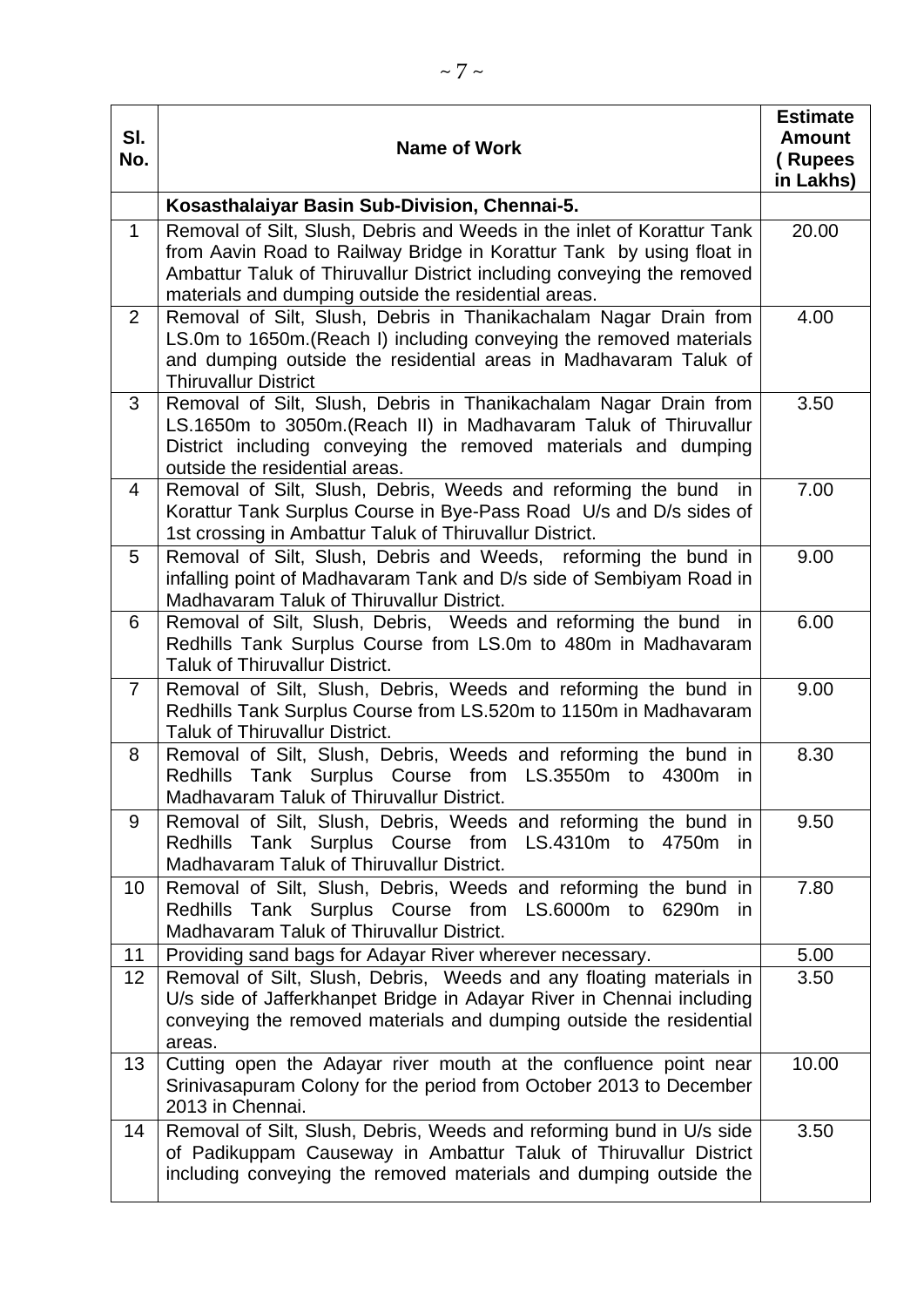|            | residential areas.                                                                                                                                                                                                                        |                                                          |
|------------|-------------------------------------------------------------------------------------------------------------------------------------------------------------------------------------------------------------------------------------------|----------------------------------------------------------|
|            |                                                                                                                                                                                                                                           |                                                          |
| SI.<br>No. | <b>Name of Work</b>                                                                                                                                                                                                                       | <b>Estimate</b><br><b>Amount</b><br>(Rupees in<br>Lakhs) |
|            | Kosasthalaiyar Basin Sub-Division, Chennai-5.                                                                                                                                                                                             |                                                          |
| 15         | Removal of Silt, Slush, Debris, Weeds and reforming the bund in<br>U/s and D/s side of Maduravoyal Causeway below Outer Ring<br>Road Bridge in Poonamallee Taluk of Thiruvallur District.                                                 | 4.00                                                     |
| 16         | Removal of Silt, Slush, Debris and Weeds near Military<br>Causeway in Adayar River in Sriperumbudur Taluk of<br>Kancheepuram District.                                                                                                    | 3.00                                                     |
| 17         | Removal of Silt, Slush and Debris in Gerugambakkam,<br>Kolapakkam Channels and Link Odai in Sriperumbudur Taluk of<br>Kancheepuram<br>District including conveying the removed<br>materials and dumping outside the residential areas.    | 7.00                                                     |
| 18         | Removal of Silt, Slush and Debris in Manapakkam Channels<br>from LS.1200m to 6300m<br>in<br>Sriperumbudur Taluk<br>of<br>Kancheepuram District including conveying the removed<br>materials and dumping outside the residential areas     | 9.00                                                     |
| 19         | Removal of Silt, Slush, Debris and reforming the bund in<br>Palanthandalam<br>Channel<br>Sriperumbudur<br>Taluk<br>in<br>0f<br>Kancheepuram District.                                                                                     | 6.00                                                     |
| 20         | Removal of Silt, Slush, Debris and weeds in Periathaikalvoy from<br>LS.1830m to 2240m (from LIC) feeding to Kakkalur Tank in<br>Thiruvallur Taluk including conveying the removed materials and<br>dumping outside the residential areas. | 5.00                                                     |
| 21         | Removal of Silt, Slush, Debris and weeds in Periathaikalvoy from<br>LS.2320m to 2460m feeding to Kakkalur Tank in Thiruvallur<br>Taluk including conveying the removed materials and dumping<br>outside the residential areas.            | 4.00                                                     |
| 22         | Removal of Silt, Slush, Debris and weeds in Periathaikalvoy from<br>LS.2510m to 2970m feeding to Kakkalur Tank in Thiruvallur<br>Taluk including conveying the removed materials and dumping<br>outside the residential areas.            | 4.00                                                     |
| 23         | Removal of Silt, Slush, Debris and weeds in Perumbakkam<br>surplus course from LS.0-500m (C.V. Naidu Salai to Bus Stand<br>Salai) including conveying the removed materials and dumping<br>outside the residential areas.                 | 5.00                                                     |
| 24         | Removal of Silt, Slush, Debris and weeds in Perumbakkam<br>surplus course from LS.500m to 1000m (Bus Stand<br>Thamburan Kuttai) including conveying the removed materials<br>and dumping outside the residential areas.                   | 5.00                                                     |
| 25         | Removal of Silt, Slush, Debris and weeds in Thamburan Kuttai<br>under the control of PWD (WRD) including conveying the<br>removed materials and dumping outside the residential areas.                                                    | 5.00                                                     |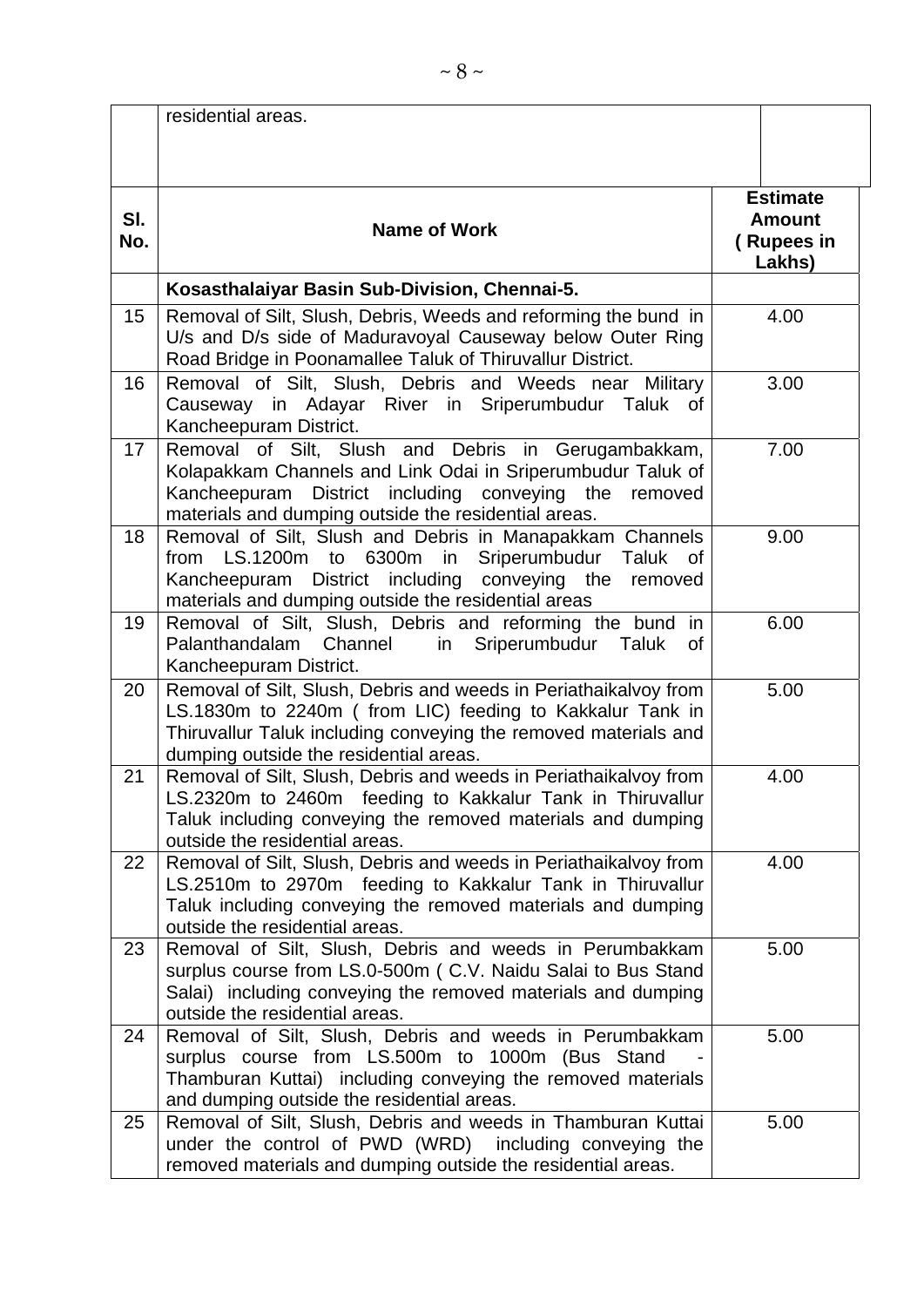| <u>i vuu</u> | <u>nn An</u><br>. v |
|--------------|---------------------|

| SI.<br>No.     | <b>Name of Work</b>                                                                                                                                                                                                                                                                                 | <b>Estimate</b><br><b>Amount</b><br>(Rupees in<br>Lakhs) |
|----------------|-----------------------------------------------------------------------------------------------------------------------------------------------------------------------------------------------------------------------------------------------------------------------------------------------------|----------------------------------------------------------|
|                | Lower Palar Basin Division, Kancheepuram                                                                                                                                                                                                                                                            |                                                          |
| $\mathbf{1}$   | Removal of weeds, vegetations and floating materials in Velachery<br>Tank and conveying and dumping the removed materials outside<br>residential areas in Guindy - Tambaram<br>Taluk<br>of<br>the<br>Kancheepuram District. (Reach I L.S 0m to 1000m)                                               | 10.00                                                    |
| $\overline{2}$ | Removal of weeds, vegetations and floating materials in Velachery<br>Tank and conveying and dumping the removed materials outside<br>residential areas in Guindy - Tambaram<br>the<br>Taluk of<br>Kancheepuram District. (Reach II L.S 1010m to 1800m)                                              | 7.40                                                     |
| 3              | Removal of weeds, vegetations and floating materials in Velachery<br>drainage channel from L.S. 0m to 1970m and conveying and<br>dumping the removed materials outside the residential areas in<br>Guindy - Mambalam Taluk of Kancheepuram District.                                                | 7.70                                                     |
| $\overline{4}$ | Removal of weeds, vegetations and desilting from Keelkattalai Tank<br>Weir to Pallikkaranai swamp and conveying and dumping the<br>removed materials outside the residential areas in Sholinganallur<br>Taluk of Kancheepuram District.                                                             | 7.70                                                     |
| 5              | Removal of weeds, vegetations and desilting from Sembakkam<br>Tank Weir to Nanmangalam Tank surplus course and conveying<br>and dumping the removed materials outside the residential areas in<br>Sholinganallur Taluk of Kancheepuram District.                                                    | 6.60                                                     |
| 6              | Removal of weeds, vegetations and desilting from Nanmangalam<br>Tank Weir to Keelkattalai Tank and conveying and dumping the<br>removed materials outside the residential areas in Sholinganallur<br>Taluk of Kancheepuram District.                                                                | 6.60                                                     |
| $\overline{7}$ | Removal of obstructions, debris and clearing the Adambakkam Tank<br>surplus course in Adambakkam tank road and conveying and<br>dumping the removed materials outside the residential areas in<br>Alandur Taluk of Kancheepuram District.                                                           | 5.50                                                     |
| 8              | Removal of weeds, vegetations and desilting from Ottiyambakkam<br>Odai from Madurapakkam Village to Semmenjeri Slum clearance<br>Board area and conveying and dumping the removed materials<br>Sholinganallur Taluk<br>outside<br>the<br>residential<br>areas<br>in<br>0f<br>Kancheepuram District. | 5.50                                                     |
| 9              | Removal of weeds, vegetations and desilting<br><b>Okkium</b><br>of<br>Turaipakkam Maduvu downstream side of bridge at B' canal -<br>Karapakkam Village and conveying and dumping the removed<br>materials outside the residential areas in Sholinganallur taluk of<br>Kancheepuram District.        | 5.50                                                     |